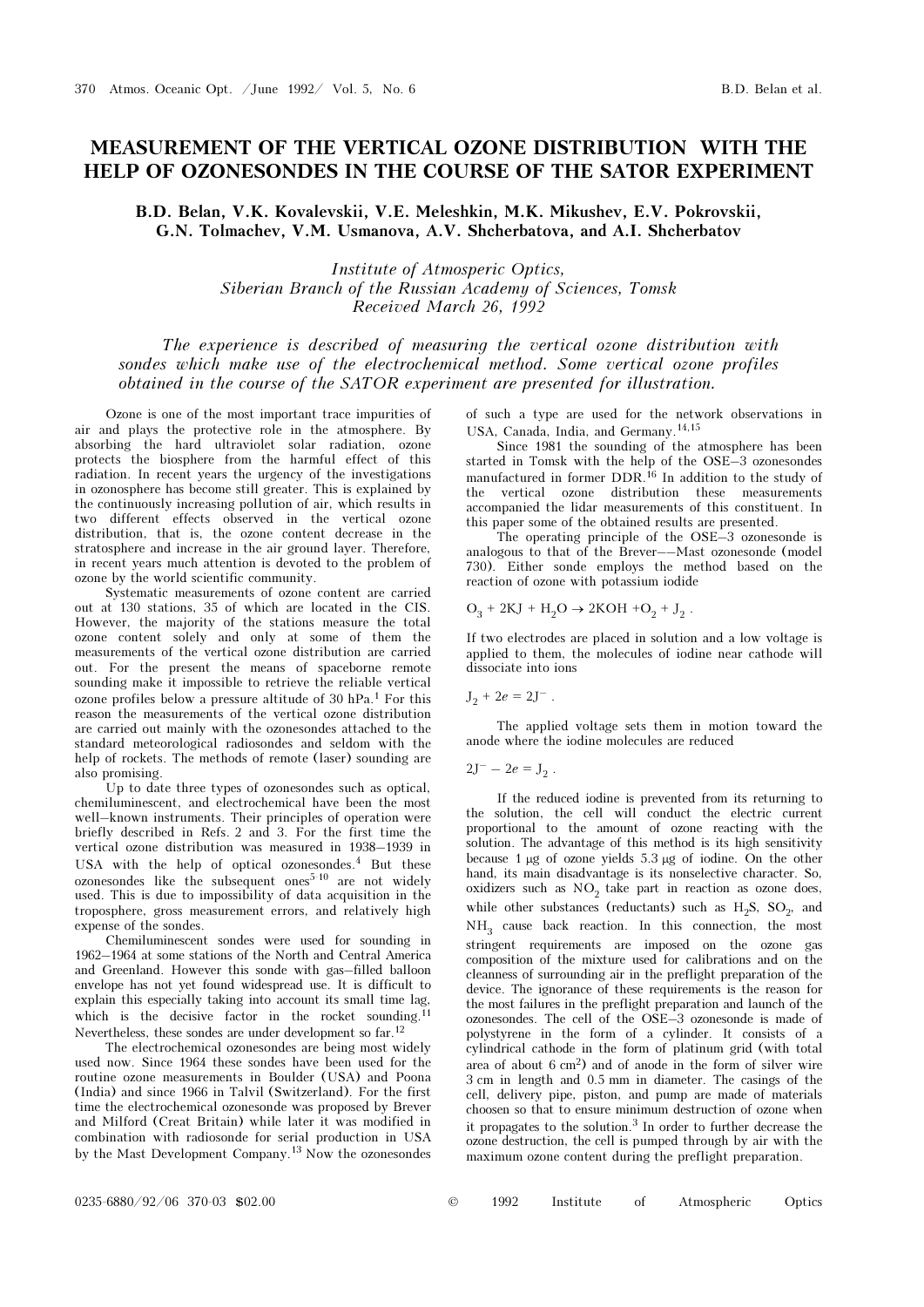The functional diagram of ozonesonde<sup>16</sup> is shown in Fig. 1. Air is pumped through the cell 2 by the pump 3 which is put into operation by the engine 4. For ensuring a constant rate of rotation of the engine rotor and, as a consequence, the constant rate of the air flow through the cells the stabilizer of the rotation frequency of the engine rotor 5 is used. The engine is supplied by the water–filled battery 6. The measuring transducer  $1$  is of a current–frequency type. It is supplied by the battery of the MARZ radiosonde. When the electric current of the cell varies from 0 to 7  $\mu$ A, the frequency at the transducer output increases from 50 to 200 Hz. All the assemblies of the ozonesonde except the battery are inclosed in the casing made of foam plastic in order to maintain their temperature not lower than  $+2...+7$ °C by the flight end.



FIG. 1. Functional diagramm of the OSE–3 ozonesonde: 1) measuring transducer, 2) cell, 3) pump, 4) pump engine, 5) engine stabilizer, and 6) engine supply battery.

The ozonesonde cell is filled with solution  $2 \text{ cm}^3$  in volume, 1 liter of which contains 2.522 g of  $Na<sub>2</sub>HPO<sub>4</sub>$  ⋅ 12 H<sub>2</sub>O, 1.150 g of NaH<sub>2</sub>PO<sub>4</sub> ⋅ H<sub>2</sub>O, and 1.000 g of KJ.16 The boiling and freezing points of this solution coincide at a pressure of about 6 hPa, therefore the measurements at a preasure higher than 6 hPa are not reliable. In fact this pressure is the theoretical limit which can be recommended for use in this method. The partial preassure of ozone is given by the formula

$$
P_3 = 1.171 \ t \frac{T_p}{\mathbf{T}_0} \ i \ f \ ,
$$

where  $t$  is time reguired for 100 cm<sup>3</sup> of air to be pumped through, T is the temperature of the pump,  $T = 273.15$  K, i is the electric current in  $\mu A$ ,  $f$  is Brever's correction for the destruction of ozone in air intake  $(f = 1.04)$ . In practice each cell exhibits individual dependence of partial pressure on the current in the form of a graph which is examined and corrected during the preflight preparation. It should be noted that the measurement errors can appear resulting from the fact that the efficiency of the pump depends on the air pressure.<sup>17</sup> In the procedure developed by the scientists of DDR the correction on the pressure and the temperature inside the cell is introduced in this case. This correction reaches 1% at  $P = 100$  hPa, 6.5% at 30 hPa, 17% at 10 hPa and 26% at 6 hPa (see Ref. 15).

In the course of measurements the radar station "Meteor" was used for radiosonde tracking. Since the lowest frequency of the ozonesonde transducer is 50 Hz, the parameters of the circuit consisting of C87, R141, and C88 in the MT–32 unit of radar station "Meteor" were adjusted in order to extend the range of pulse counting. In the first series of measurements the ozonesonde was attached to the RKZ–2 radiosonde. To this end, the RKZ–2 radiosonde was significantly modified. The electromechanical commutator of the RKZ–5 radiosonde, whose segment corresponding to the measurement time of the temperature had been cut, was used instead of a baroswitch. A source follower was added to the output circuit of the transducer unit. Pulses from the transducer output passed through the source follower, separating capacitance, and a relay controlled by the commutator, were directly applied at the control grid of the valve of the measuring generator of the radiosonde. During the time of transmission of the ozone frequency the measurement circuits of the hygrometer and thermometer were disconnected. No substantial failure of operation of the modified radiosonde and no change in the characteristics of the measuring transducer were found in the course of the laboratory investigations and subsequent measurements. The radiosonde was modified after testing the electrical parameters of the radio unit. The radiosonde was checked using the technique described in Ref. 19.

In the subsequent series of measurements the OSE–3 ozonesonde was launched together with the MARZ–2–1 radiosonde.16,20 The procedure of preflight preparation of the OSE–3 followed the technique described in Ref. 16. Its main stages were cleaning the cell by flushing, pumping air with high ozone content through the cell, forming the cell, "training" the cell, and testing the calibration curve of the measuring transducer.

It should be noted once more that the basic requirement for the preflight preparation is the maximum possible cleanness of the surrounding air. In the course of the preflight preparation of the ozonesondes for calibration, a GS–02 ozone generator and a 3–02P1 chemiluminescent ozone meter developed in the Laboratory of Ecological Control (LEC) (Leningrad) were employed.

The ozonesondes were elevated with the use of the conventional baloons made of latex. In the course of measurements no effect of "traces" of kerosene (gasoline) on the cell readings was found similar to that pointed out in Ref. 3. Nevertheless, to decrease the probability for the cell to be polluted by kerosene (gasoline) vapor the sonde was tethered to the balloon with the rope 20–30 m long.

The radiosounding data were processed following the procedure described in Refs. 16, 19, and 20. The ozone partial pressure was converted to a mass concentration according to the formula

$$
\rho_3 = \frac{P_3}{0.1732 \cdot 10^{-3} T} \,,
$$

where  $\rho_3$  is the ozone mass concentration in  $\mu$ g/m<sup>3</sup>, P<sub>3</sub> is the ozone partial pressure in nb, and  $T$  is the air temperature in Kelvin.



FIG. 2. The vertical ozone distribution measured on July 5, 1991 (1) and on October 30, 1991 (2).